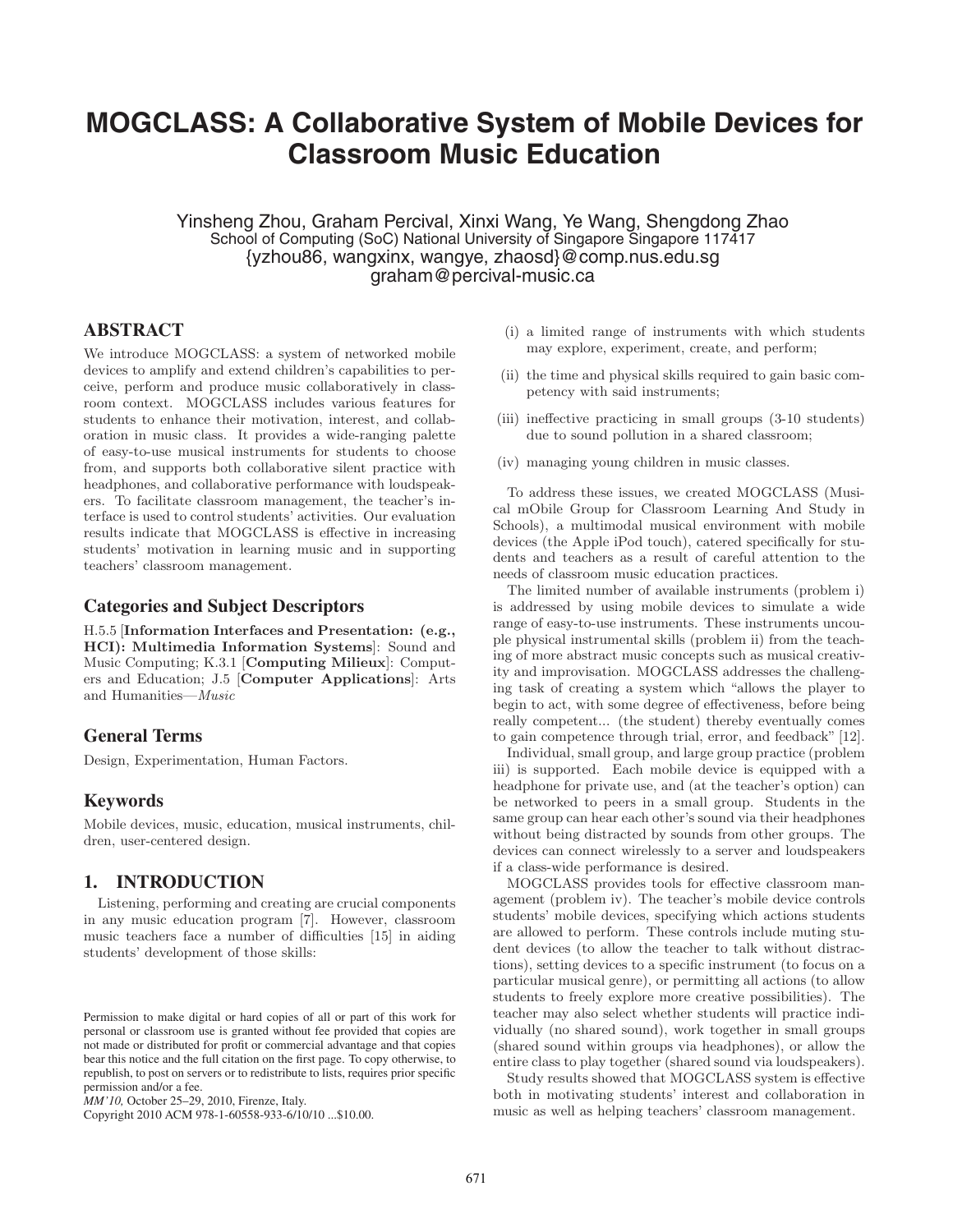# **2. RELATED WORK**

MOGCLASS draws upon three concepts: mobile devices, music-making, and classroom music education. Previous work has combined two out of these three, but not all three.

### **2.1 Music-Making with Mobile Devices**

Music-making with mobile devices (e.g., PDAs, smartphones, electronic music players) is a hot topic in current research. NIME (New Interfaces for Musical Expression) [3] regularly includes papers about hardware-customized mobile phones, and MMW (Mobile Music Workshop) [2] is a conference devoted entirely to this subject. There is an EU project SAME [4] focusing on mobile active music experience. Prime examples of such work include Shamus [10], the combination of a Nokia 5500 with an additional accelerometer with higher fidelity, and Audioscape [21], a combination of mobile devices to create shared 3-D virtual environments.

There are numerous commercial applications which transform a mobile device (such as the Apple iPhone) into a virtual musical instrument. For example, Cosmovox [1] allows the user to play notes with 45 different musical scales. Smule's famous Ocarina [5] mimics the ancient flute of the same name, allowing users to play with four tone-holes.

## **2.2 Mobile Devices in Classroom Education**

Using mobile devices for educational purpose has been attempted in the past few years. *Meaning* [16] uses mobile devices to present children's activities in kindergartens to parents, allowing increased communication within families. *Explore!* [9] is a mobile-learning system which helps students acquire historical knowledge. *LeafView* [20] is a tablet PC application which aids identification of botanical species, aiding student field trips.

## **2.3 Technology-Enhanced Music Education**

Multiple research projects for enhancing music education have been developed in the past few years. Family Ensemble [17] increases student motivation by providing an easy way for beginning piano students to play piano duets. Nonmusicians (such as parents or siblings of a student) may perform the secondary part by merely tapping the rhythm; the computer automatically fills in the correct notes so that the secondary part always matches the student's part.

Many technological projects for classroom music education have been attempted in recent years; a good survey is presented in [19]. Students have considerable interest in technology-enhanced music lessons, as shown by a recent survey of almost two thousand students in Shanghai secondary schools [13]. The Princeton Laptop Orchestra (PLOrk) [18] teaches undergraduates a combination of computer programming and music.

However, few technology-enhanced projects involve young children performing instruments; most focus on composition, listening, or instrument-neutral performance skills. One rare example of instrument performance (which still includes a strong component of composition and listening) is the Continuator [11]: a student plays a short musical phrase, then the computer plays a "continuation" of that phrase.

Since MOGCLASS system was created specifically for children in the context of classroom music education, these individual virtual instruments are impractical. More work needs to be done in analyzing teachers' classroom practices, children's requirements, and the current music curriculum.



Figure 1: System architecture

## **3. MOGCLASS DESIGN**

In this section, we will briefly introduce our system architecture and its key components. The system architecture (Figure 1) places the teacher in the center of a collection of distributed P2P clusters, providing overall control while still allowing each group to work independently.

#### **3.1 Student Interface**

Three interfaces (hitter, tapper, and slider in Figure 2) are designed to support students' body percussion (clapping, stamping feet, etc) with untuned and tuned instruments and string instruments mentioned in the local music curriculum[6]. Each interface can simulate a range of instruments, such as drums (hitter), xylophones (tapper), and violins (slider). Drums and xylophones are commonly used in the primary music classroom; the slider is created for a more advanced level of playing, as the variable-pitch interface can be used to explore more advanced music concepts.



Figure 2: Student interfaces in MOGCLASS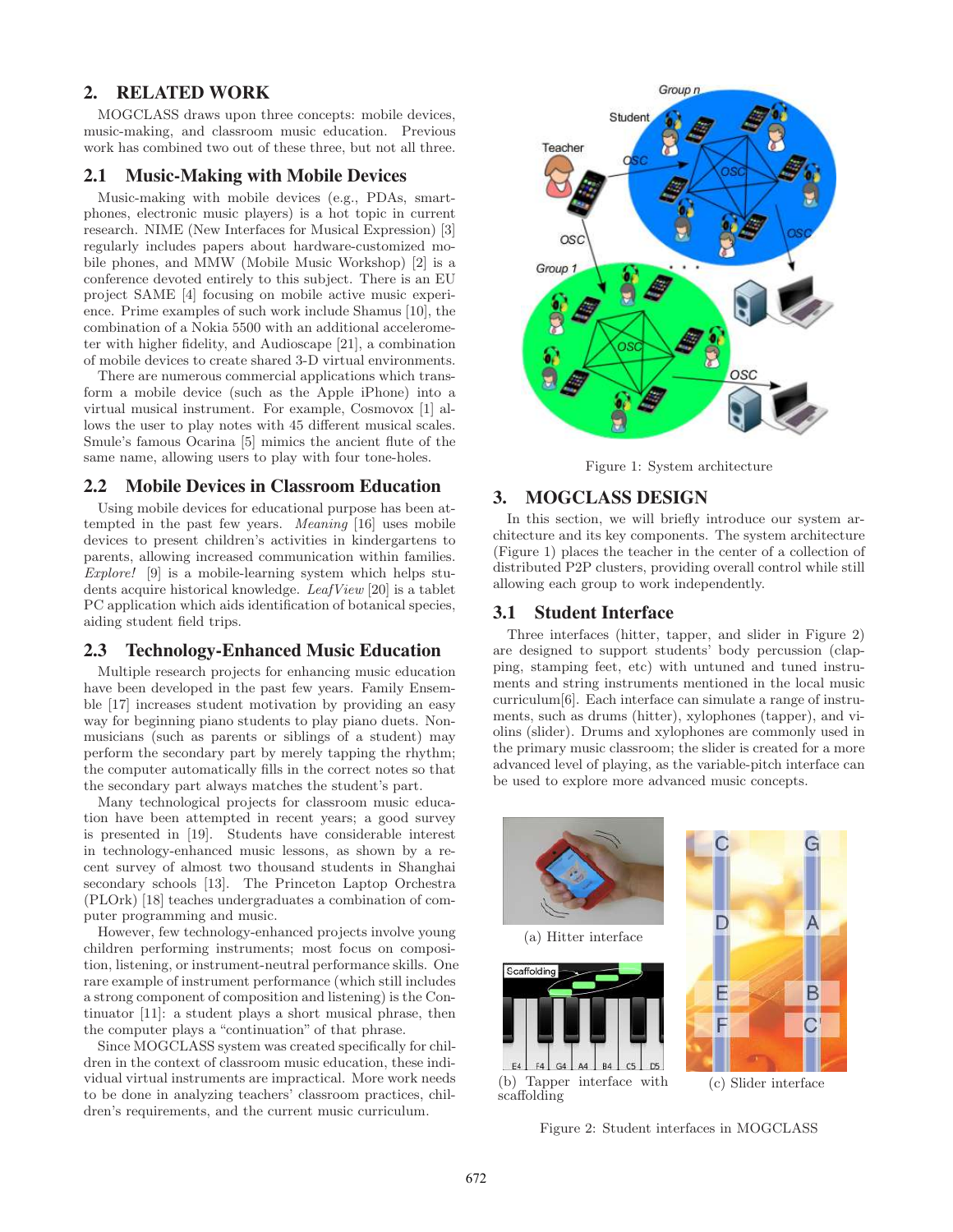

Figure 3: Analysis of accelerometer data for shake detection

#### *3.1.1 Hitter*

This interface uses accelerometer data to trigger an event: students use the iPod like a drum stick. The first version was implemented using threshold-based detection, but we discovered that students naturally had stronger or weaker shaking. Tuning the threshold for individual students would require too much setup, so we chose to employ a machine learning method to train a generic model to recognize shakes.

Figure 3 shows the acceleration (in one axis) of a typical series of shakes. We define *a<sup>t</sup>* as the acceleration at time *t* along that axis. *h* is a threshold value; we only test for a shake when  $a_t$  passes from above  $h$  to below  $h$ . Once that condition is met, we examine the previous *w* samples as a  $\text{vector } s_t = [a_{t-w+1}, a_{t-w+2}, \ldots, a_t].$ 

We extract the mean, variance, maximum, minimum, and energy of  $s_t$  as the feature vector  $x_t$ , which is fed into the kernel function  $K(w, x_t)$ . After several experiments, we chose to use a linear kernel in the trained SVM model. This algorithm is expressed in Equation 1.

$$
(a_{t-1} \ge h) \land (a_t < h) \land (K(\mathbf{w}, \mathbf{x}_t) + b > 0)
$$
 (1)

The trained SVM model detects a shake point slightly ahead of the "bottom" of the shake. However, this "predetection" combines nicely with unavoidable sound synthesis and network delay, resulting in barely any perceptible lag.

Training was performed by two subjects who imitated various types of shakes and indicated the "bottom" of a shake by clicking a button on the touchscreen. We used libSVM[8] to train the model. Our dataset contained 1083 features; 503 features are positive examples while 580 are negative. The average precision of the 10 folds cross-validation is 97.8%.

To reduce CPU consumption, we ignore the next *d* samples after a shake was detected. We determined that children cannot shake faster than 10 Hz, so since the accelerometer gives us 100 Hz, we set  $d = 10$ .

#### *3.1.2 Tapper & Slider*

Tapper and Slider interfaces are the same as the interfaces in MOGFUN [23]. However, in order to support collaborative music composition with five students at once, we cache sound buffers in memory to lower the CPU load.

#### *3.1.3 Scaffolding / Synchronization*

The scaffolding (Figure 2b) uses stored MIDI files on the student devices; these are parsed with libjdkmidi [14]. Since MIDI is a widely-used music format, teachers can produce new songs using existing music composition software.

When the system begins, all clocks are synchronized to ensure that the students see hints at the right time. The teacher device sends 10 timestamps to the student devices. Each student device calculates the difference between its lo-



Figure 4: Teacher interface

cal time and the time sent by the teacher. We consider the minimum of all those time differences to be the amount of clock drift. The average delay in our wireless network is 2.6ms (discussed in Section 3.3); this amount of error is acceptable for the visual hints.

When the teacher initiates a class-wide performance of a song, the teacher device sends the starting time of its local time plus two seconds to all students. This gives the network (and students!) time to receive the message, prepare everything, and then begin playing together.

## **3.2 Teacher Interface**

There are two different displays (Figure 4) in the teacher interface, allowing the teacher to control the student iPods.

The "Class Management" display (Figure 4a) contains the most common commands. The teacher can mute / unmute the entire class or specific groups of students, enable / disable the headphones, and activate or deactivate "Leader Mode" which only unmutes the first student of each group.

The "Lesson Configuration" display (Figure 4b) contains options which are typically used once or twice during a class. The teacher may choose which interface students use, which type of sounds will be played, which labels will be displayed on notes, and which type of scale to apply. The "Allow Student Config" option passes the control of changing instruments to the students.

#### **3.3 Sound Production and Network**

We use Bonjour for service discovery, while P2P communication is done via OSC [22]. The iPod touch uses a lowpower WiFi  $(802.11 \text{ b/g})$  protocol. To prevent the device from going into low-power mode, we send a "keep-alive"message every 20ms. These messages reduce the maximum and mean delay from *>* 100ms and 40ms to *<* 50ms and 2.6ms.

Most importantly, this redesign added *shared soundspaces*, where a group of students can share their sounds through their headphones. The teacher interface sets up a shared soundspace for a group by sharing the IP addresses between all student devices in the group. The student device then set up UDP sockets to send OSC messages within their group.

These soundspaces allow a classroom full of students to